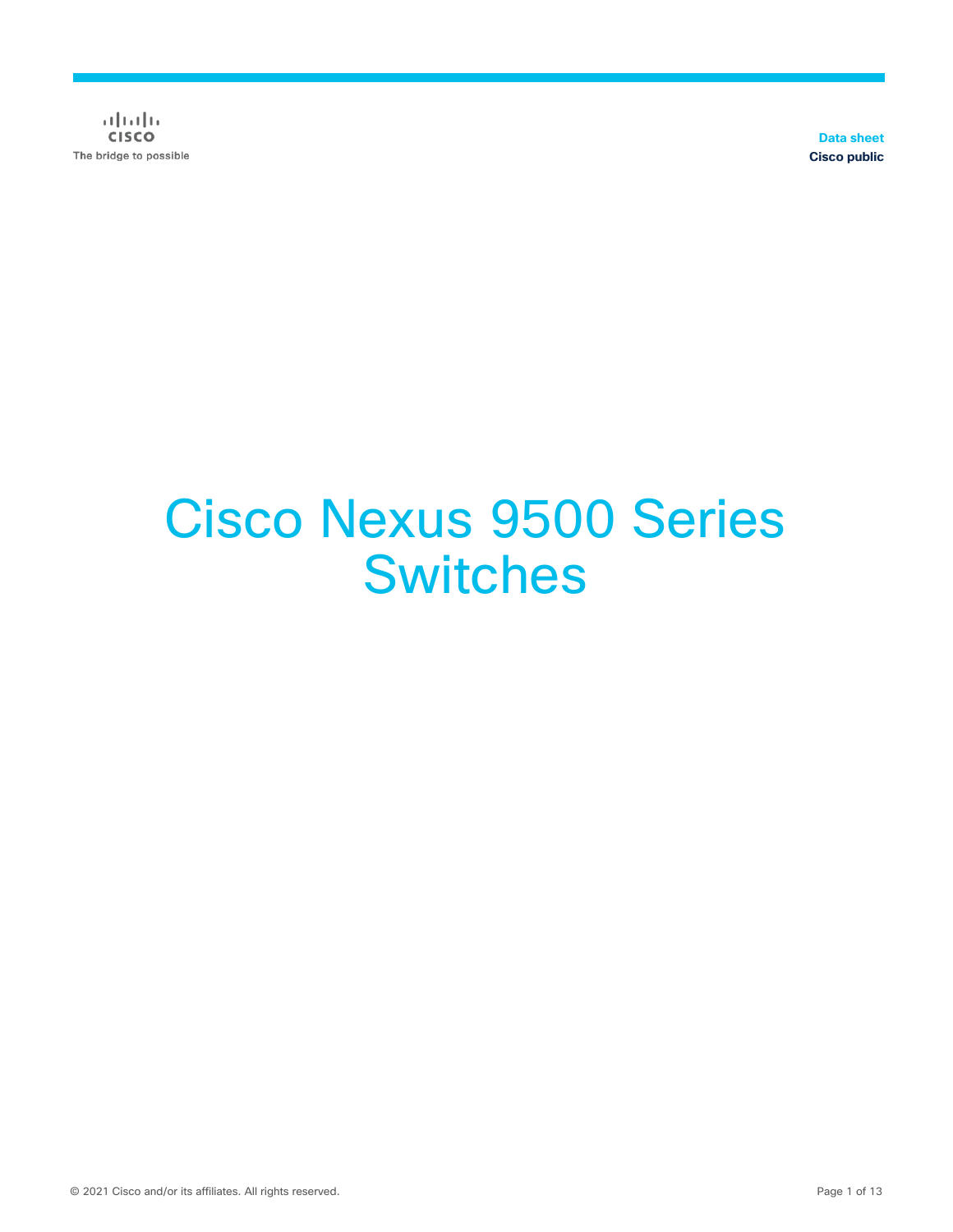## **Contents**

| <b>Product overview</b>                             | 3  |
|-----------------------------------------------------|----|
| Deployment scenarios                                | 4  |
| Spine-leaf fabric architecture                      | 5  |
| Core, Aggregation, and gateway roles                | 5  |
| End-of-row access layer switch                      | 5  |
| Switch components for the Cisco Nexus 9500 series   | 6  |
| Switch chassis for the Cisco Nexus 9500 series      | 6  |
| Supervisor modules for the Cisco Nexus 9500 series  | 8  |
| System controller for the Cisco Nexus 9500 platform | 9  |
| Fabric module for the Cisco Nexus 9500 platform     | 9  |
| Fan trays for the Cisco Nexus 9500 platform         | 10 |
| Cisco Nexus 9500 platform power supply              | 10 |
| Warranty                                            | 12 |
| Cisco environmental sustainability                  | 12 |
| <b>Service and Support</b>                          | 13 |
| <b>Cisco Capital</b>                                | 13 |
| For more information                                | 13 |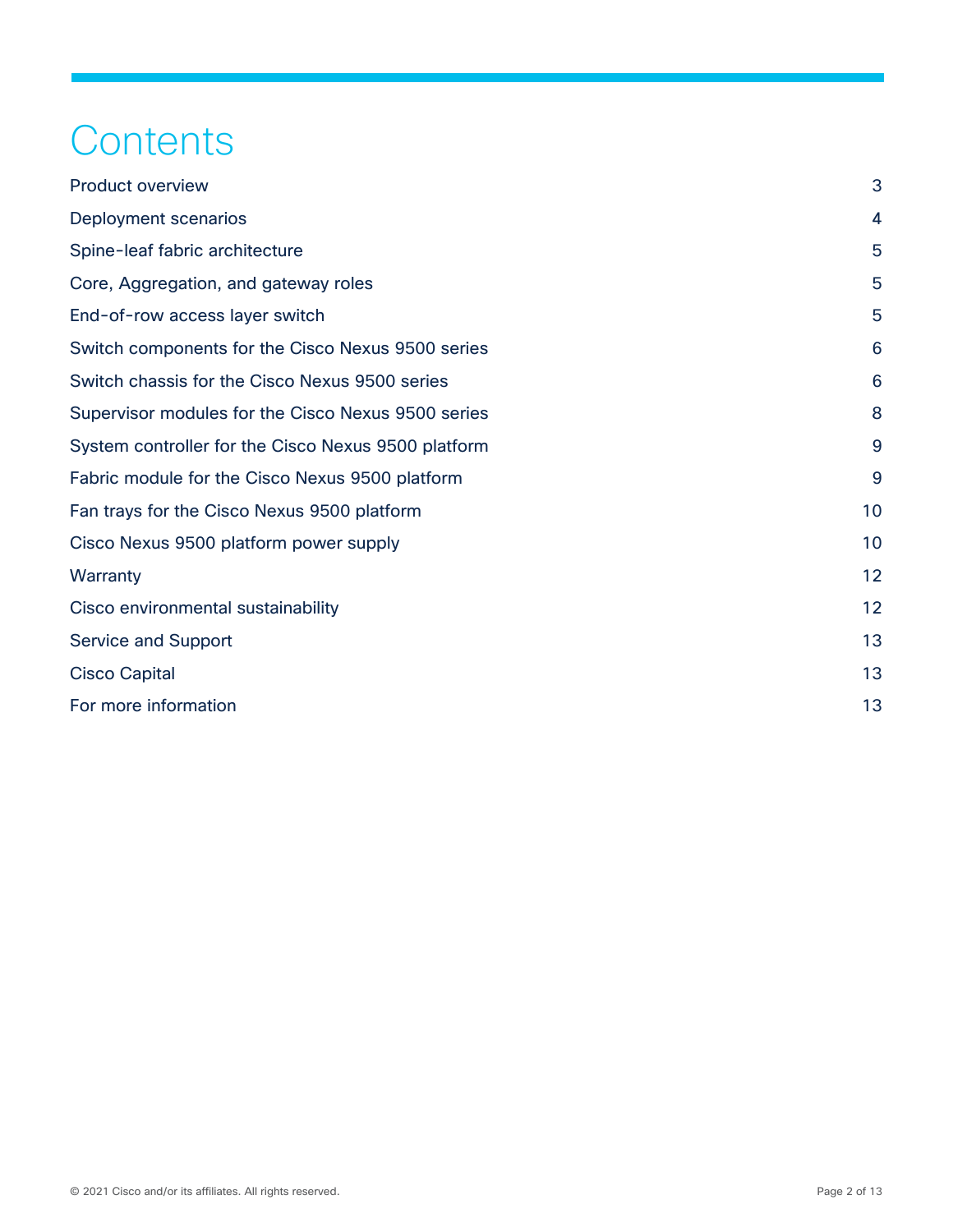#### <span id="page-2-0"></span>Product overview

Application architectures and deployment modes are rapidly evolving. Modern applications are multinode, highly modular, and deployed over a combination of bare-metal, virtual, and cloud data center environments. In addition to that, individual departments within an organization have varying infrastructure and networking needs. These factors require that data center networks be simple, programmable, extensible, scalable, and shareable to meet the demands of applications.

The Cisco Nexus® 9000 Series Switches operate in one of two modes – Cisco Application Centric Infrastructure (Cisco ACI™) or Cisco NX-OS. In Cisco ACI mode, these switches provide a turnkey, fully automated, policybased architecture to design and manage data center fabrics. In Cisco NX-OS mode, these switches provide the capability to use foundational layer 2/3 technologies, as well as modern technologies such as VXLAN, with a Border Gateway Protocol-Ethernet VPN (BGP-EVPN) control plane, Segment routing, Multiprotocol Label Switching (MPLS), and automation via NX-APIs.

The Cisco Nexus 9000 Series Switches include the Nexus 9500 Series modular switches and the Nexus 9200/9300 Series fixed switches.



#### **Figure 1.**

Cisco Nexus 9000 Series Switch Chassis

The Cisco Nexus 9500 Series modular switches support a comprehensive selection of line cards and fabric modules that provide 1-, 10-, 25-, 40-, 50-, 100-, 200-, and 400-Gigabit Ethernet interfaces. Using these line cards the Cisco Nexus 9500 Series switches can be configured with up to.

- 1. 256 400-Gigabit Ethernet ports (or)
- 2. 524 200-Gigabit Ethernet ports# (or)
- 3. 1024 100-Gigabit Ethernet ports (or)
- 4. 2048 50-Gigabit Ethernet ports (or)
- 5. 1024 40-Gigabit Ethernet ports (or)
- 6. 2304 25-Gigabit Ethernet ports (or)
- 7. 2304 1/10-Gigabit Ethernet ports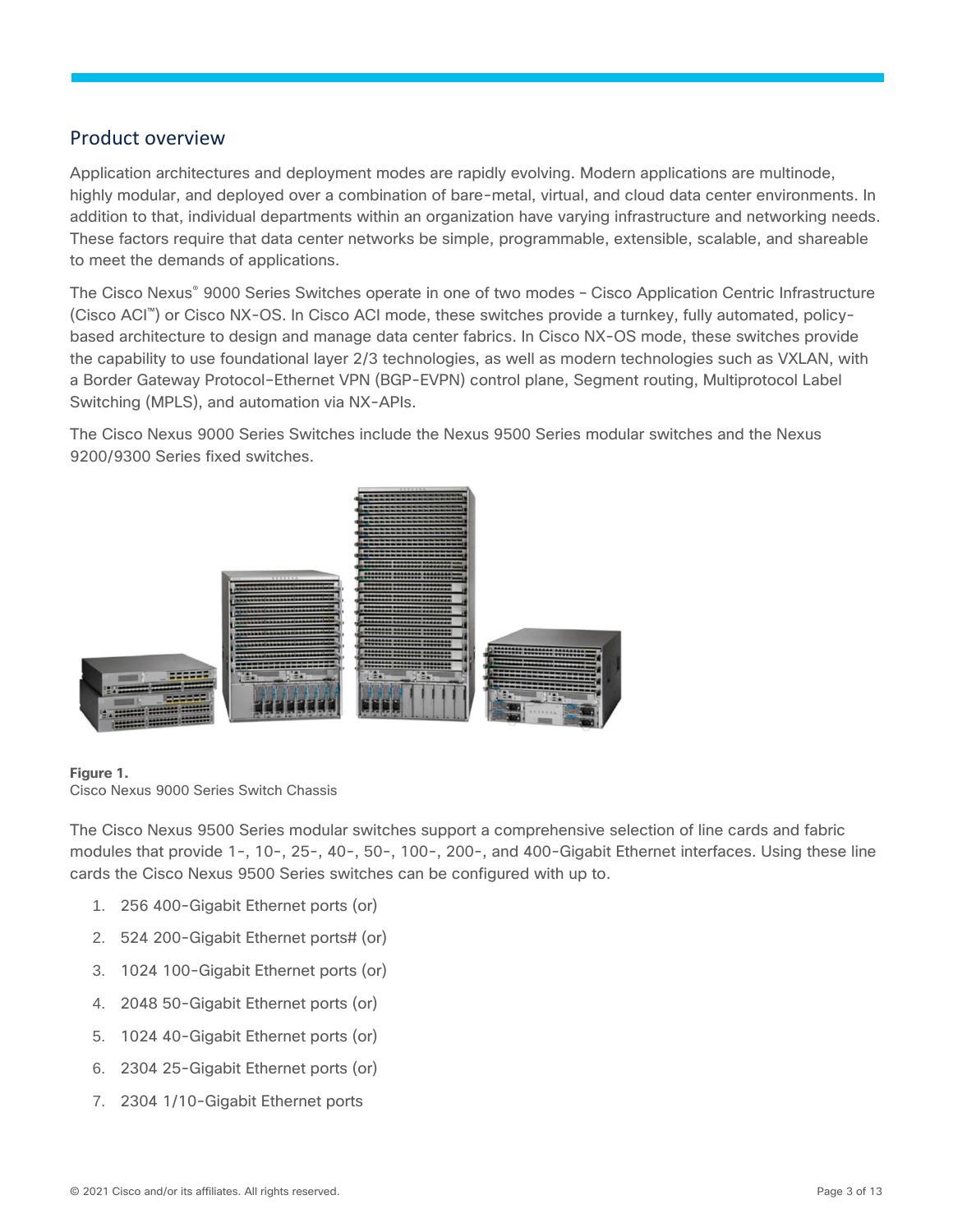The supervisor, system controller, power supplies, and line cards are common across all three switches. Each switch, however, has unique fabric modules, and fan trays that plug in vertically in the rear of the chassis.

| Feature                                                                                                  | <b>Benefit</b>                                                                                                                                                                                                                                                                                                                                                                                                                                                                                                                   |
|----------------------------------------------------------------------------------------------------------|----------------------------------------------------------------------------------------------------------------------------------------------------------------------------------------------------------------------------------------------------------------------------------------------------------------------------------------------------------------------------------------------------------------------------------------------------------------------------------------------------------------------------------|
| <b>High performance</b>                                                                                  | The Cisco Nexus 9500 Series switch delivers nonblocking performance at a latency of 5<br>microseconds or less at 400-, 100-, 50-, 40-, 25-, 10-, and 1-Gigabit Ethernet speeds. This<br>enables customers to build robust and scalable high-speed fabrics that can support several<br>thousands of high-speed access ports.                                                                                                                                                                                                      |
| <b>Telemetry</b>                                                                                         | The Cisco Nexus 9500 Series switches support extensive switch and flow telemetry<br>capabilities that provide extensive real-time visibility into switch and fabric states.                                                                                                                                                                                                                                                                                                                                                      |
| High-density 1-, 10-, 25-,<br>40- and 50-Gigabit<br><b>Ethernet access</b><br>configuration              | Organizations can transition from low-speed (100-Megabit Ethernet and 1-Gigabit Ethernet)<br>server access designs to high-speed (1-, 10-, 25-, 40-, and 50-Gigabit Ethernet) server<br>access designs with the same port density.                                                                                                                                                                                                                                                                                               |
| High-density 10-, 40-,<br>100- and 400-Gigabit<br><b>Ethernet aggregation and</b><br>spine configuration | The Cisco Nexus 9500 Series Switches help organizations transition from 1- and 10-Gigabit<br>Ethernet infrastructure to 10-, 40-, 100-, and 400-Gigabit Ethernet infrastructures to support<br>the increased bandwidth demands of scale-out, multinode application environments. The<br>compatibility of 400-Gigabit Ethernet QSFP-DD modules, 100-Gigabit Ethernet QSFP28<br>modules, and 40-Gigabit Ethernet QSFP+ modules enables the migration and coexistence of<br>40-, 100- and 400-Gigabit Ethernet ports in the fabric. |
| High availability,<br>reliability, and scalability                                                       | The Cisco Nexus 9500 Series Switches are designed with redundant supervisors, system<br>controllers, power supplies, and fan trays, which eliminate any single point of failure in the<br>chassis. These switches also support up to 6 fabric modules, which provide redundancy and<br>graceful degradation of switching capacity in the event of fabric module failures. All<br>transceivers are pluggable to support the highest possible Mean Time Between Failure<br>(MTBF) for the switch.                                  |
| <b>Designed for the future</b>                                                                           | The Cisco Nexus 9500 Series Switches are designed for future expansion with the capability<br>to support higher speed ports and more bandwidth.                                                                                                                                                                                                                                                                                                                                                                                  |
| <b>Power efficiency</b>                                                                                  | The Cisco Nexus 9500 Series Switches are the first switch chassis designed without a<br>midplane. The line cards and fabric modules connect directly. This revolutionary design<br>provides optimal front-to-back airflow and helps the switch operate with less power. In<br>addition, all Cisco Nexus 9500 Series switch power supplies are rated at or higher than<br>80PLUS Platinum for AC inputs and equivalent efficiency for DC inputs.                                                                                  |
|                                                                                                          | The typical power consumption per 10-Gigabit Ethernet port is less than 3.5 watts (W).                                                                                                                                                                                                                                                                                                                                                                                                                                           |
|                                                                                                          | The typical power consumption per 40- and 100-Gigabit Ethernet port is less than 14W and<br>22W respectively.                                                                                                                                                                                                                                                                                                                                                                                                                    |

#### **Table 1.** Features and benefits

#### <span id="page-3-0"></span>Deployment scenarios

The Cisco Nexus 9500 Series Switches support various deployment scenarios:

- Spine nodes in a spine-leaf fabric
- Core or aggregation node in an L2/L3 network
- Border gateway in a L2/L3 network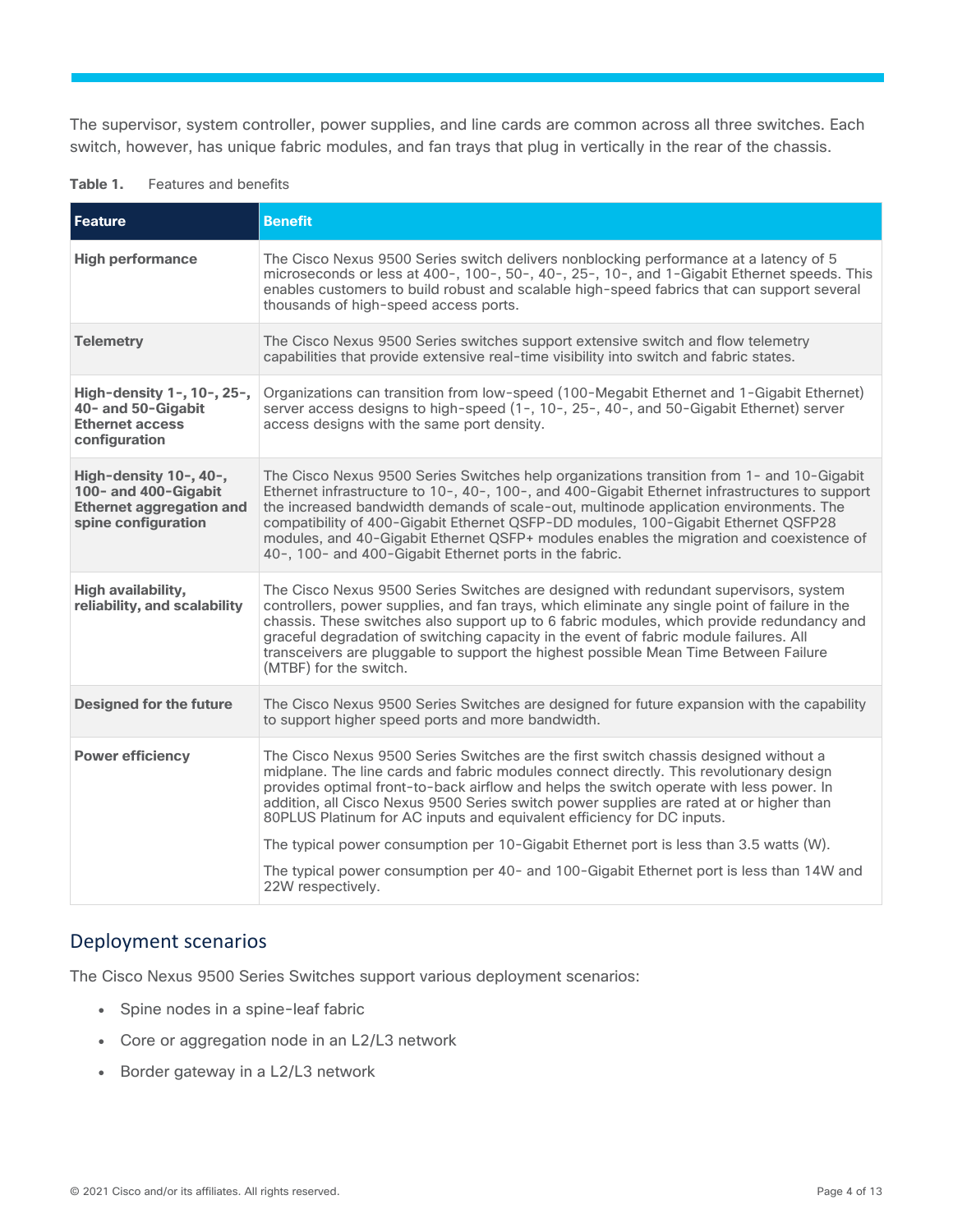## <span id="page-4-0"></span>Spine-leaf fabric architecture

The high port-density and ability to support multispeed ports on the same chassis make the Cisco Nexus 9500 Series Switches the ideal choice as a spine in spine-leaf fabric architectures. The Cisco Nexus 9500 Series Switches can function as a spine in either Cisco Application Centric Infrastructure (Cisco ACI) or Cisco NX-OS operating modes (Figure 2).



#### **Figure 2.**

Spine-Leaf Architecture using Cisco Nexus 9300 and 9500 Switches

Cisco ACI is the most comprehensive solution to enable data center automation and application agility. It provides a secure, scalable, deterministic, and integrated policy-based architecture, which enables rapid application deployment and workload mobility in data centers. The Cisco Nexus 9000 Series cloud-scale switches are the foundation to deploy and run Cisco ACI. The Cisco Nexus 9500 Series cloud-scale switches and select Cisco 9300 Series cloud-scale switches provide the ACI spine functionality in the Cisco ACI fabric. The Cisco Nexus 9300 Series cloud-scale switches provide the ACI leaf functionality in the Cisco ACI fabric.

In Cisco NX-OS mode, the Cisco Nexus 9500 Series Switches support foundational routing and switching technologies along with modern technologies such as VXLAN with BGP-EVPN control plane, segment routing, MPLS, and open APIs. These technologies provide the flexibility to build spine-leaf data center fabrics or classical three-tier data center networks. In this mode, the Cisco® Data Center Network Manager (DCNM) can manage the Cisco Nexus 9500 Series Switches.

#### <span id="page-4-1"></span>Core, Aggregation, and gateway roles

The Cisco Nexus 9500 Series Switches support line cards that provide a choice of smart buffers, deep buffers, large tables, and high-density, high-speed Ethernet interfaces. These hardware capabilities, along with extensive routing and switching software capabilities, make the Cisco Nexus 9500 Series Switches an excellent choice as a core, aggregation, or gateway switch.

#### <span id="page-4-2"></span>End-of-row access layer switch

As the Cisco Nexus 9500 Series Switches support high-density, multispeed Ethernet ports, these switches can also be deployed as end-of-row switches providing access connections to blade or rack servers. The Cisco Nexus 9500 Series Switches also provide the flexibility to incrementally transition from lower-speed server connections to higher-speed server connections.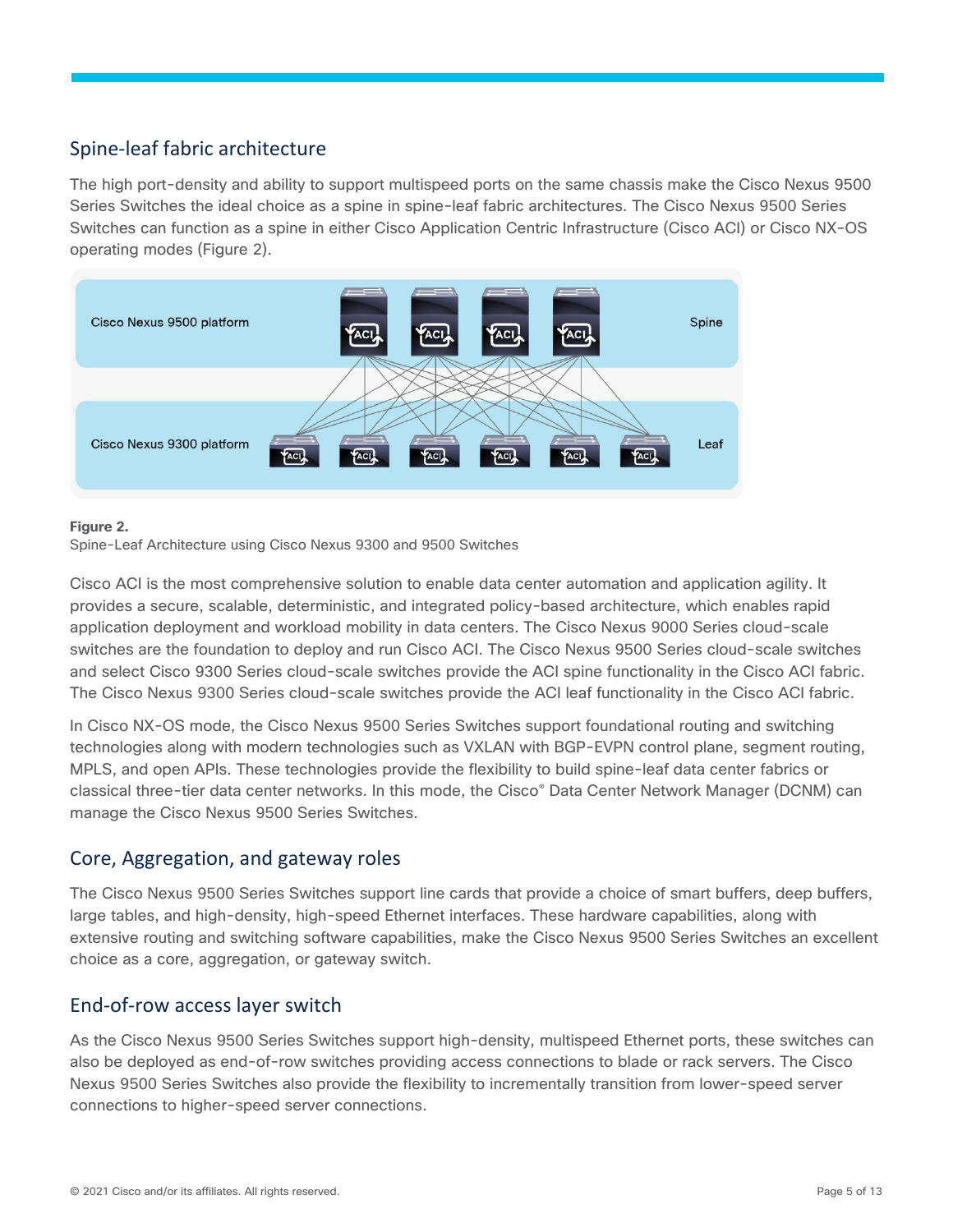## <span id="page-5-0"></span>Switch components for the Cisco Nexus 9500 series

The Cisco Nexus 9500 Series Switch includes the components shown in Figure 3.



#### Cisco Nexus 9500 platform modular switch (4,8 and 16 payload slots)

#### **Figure 3.**

Cisco Nexus 9500 Series Switch Components

The Cisco Nexus 9500 Series switches support several line cards and fabric modules. The following data sheets describe each family of line cards and fabric modules:

- Cisco Nexus 9500 Cloud Scale Line Cards and Fabric Modules. URL: [https://www.cisco.com/c/en/us/products/collateral/switches/nexus-9000-series-switches/datasheet](https://www.cisco.com/c/en/us/products/collateral/switches/nexus-9000-series-switches/datasheet-c78-736677.html)[c78-736677.html.](https://www.cisco.com/c/en/us/products/collateral/switches/nexus-9000-series-switches/datasheet-c78-736677.html)
- Cisco Nexus 9500 R-Series (Deep Buffer) Line Cards and Fabric Modules. URL: [https://www.cisco.com/c/en/us/products/collateral/switches/nexus-9000-series-switches/datasheet](https://www.cisco.com/c/en/us/products/collateral/switches/nexus-9000-series-switches/datasheet-c78-738321.html)[c78-738321.html.](https://www.cisco.com/c/en/us/products/collateral/switches/nexus-9000-series-switches/datasheet-c78-738321.html)
- Cisco Nexus 9500 Classic Line Cards and Fabric Modules. URL: [https://www.cisco.com/c/en/us/products/collateral/switches/nexus-9000-series-switches/datasheet](https://www.cisco.com/c/en/us/products/collateral/switches/nexus-9000-series-switches/datasheet-c78-741336.html)[c78-741336.html.](https://www.cisco.com/c/en/us/products/collateral/switches/nexus-9000-series-switches/datasheet-c78-741336.html)

## <span id="page-5-1"></span>Switch chassis for the Cisco Nexus 9500 series

The Cisco Nexus 9500 Series Switch has Three Chassis – a 4-Slot, 8-Slot, and 16-Slot Chassis.

## **N9K-C9504: 4-Slot Chassis** <br> **a** Up to 4 line cards • Up to 4 power supplies • Up to 6 fabric modules of the same type ● Up to 2 system controllers ● Up to 2 supervisors of the same type ● Up to 3 fan trays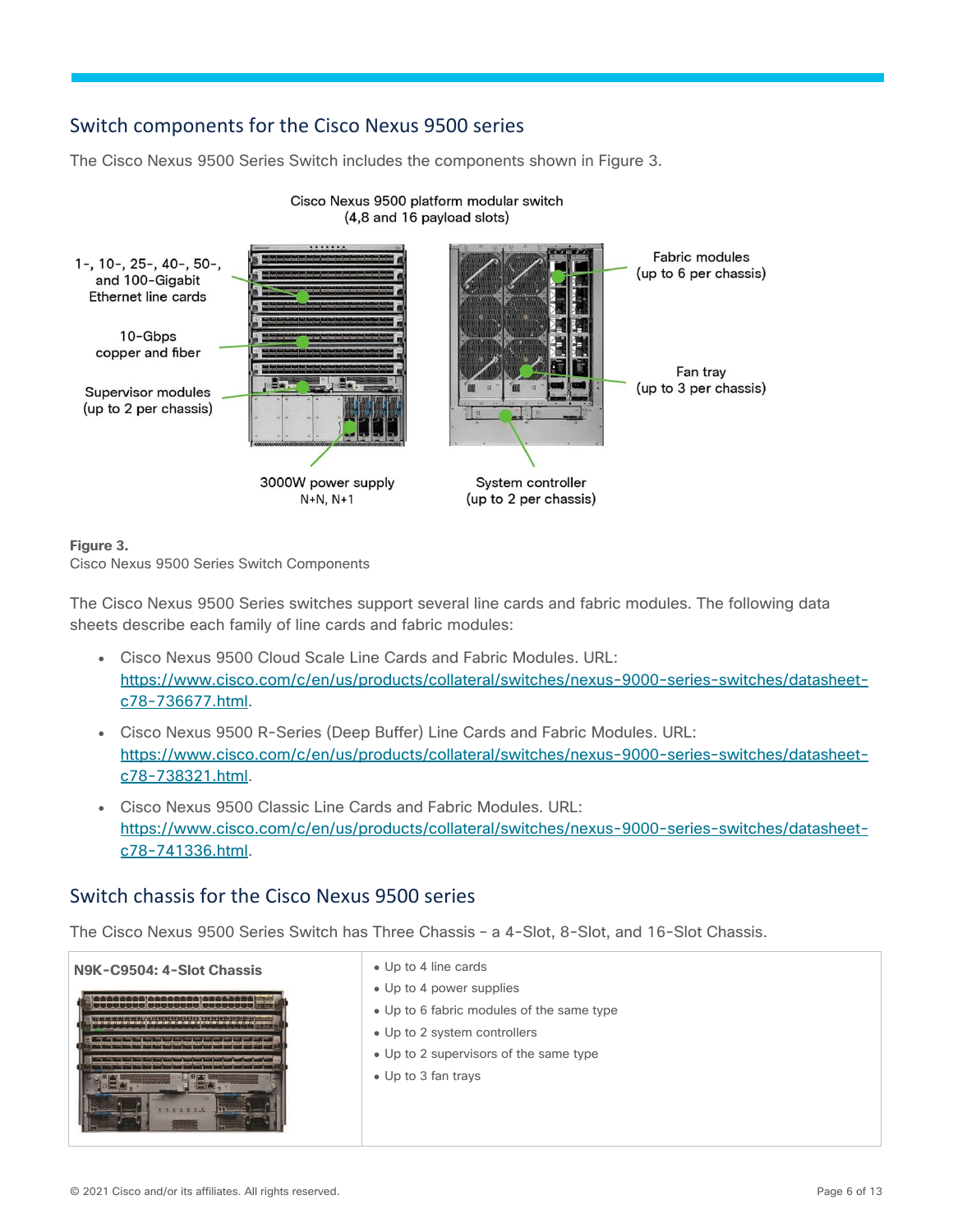

| Table 2. |  |  |  |  | Cisco Nexus 9500 series switch chassis specifications |
|----------|--|--|--|--|-------------------------------------------------------|
|----------|--|--|--|--|-------------------------------------------------------|

|                                                         | <b>Cisco Nexus 9504 Chassis</b>                                            | <b>Cisco Nexus 9508 Chassis</b>                                     | <b>Cisco Nexus 9516 Chassis</b>                                     |
|---------------------------------------------------------|----------------------------------------------------------------------------|---------------------------------------------------------------------|---------------------------------------------------------------------|
| Number of line card slots                               | 4                                                                          | 8                                                                   | 16                                                                  |
| Dimensions (H x W x D)                                  | 12.25 x 17.50 x 33.15 in.<br>$(31.1 \times 44.50 \times 84.20 \text{ cm})$ | 22.70 x 17.50 x 31.76 in.<br>$(57.78 \times 44.50 \times 80.67$ cm) | 36.70 x 17.50 x 31.76 in.<br>$(93.41 \times 44.50 \times 80.67$ cm) |
| Weight                                                  | 84 lb (38.2 kg)                                                            | 150 lb (68.2 kg)                                                    | 192 lb (87.3 kg)                                                    |
| <b>Rack Units</b>                                       | 7                                                                          | 13                                                                  | 21                                                                  |
| <b>Mean Time Between</b><br><b>Failure (MTBF) Hours</b> | 1,038,080                                                                  | 928.910                                                             | 680,000                                                             |
| <b>Operating temperature</b>                            | 32 to $104^{\circ}$ F (0 to $40^{\circ}$ C)                                |                                                                     |                                                                     |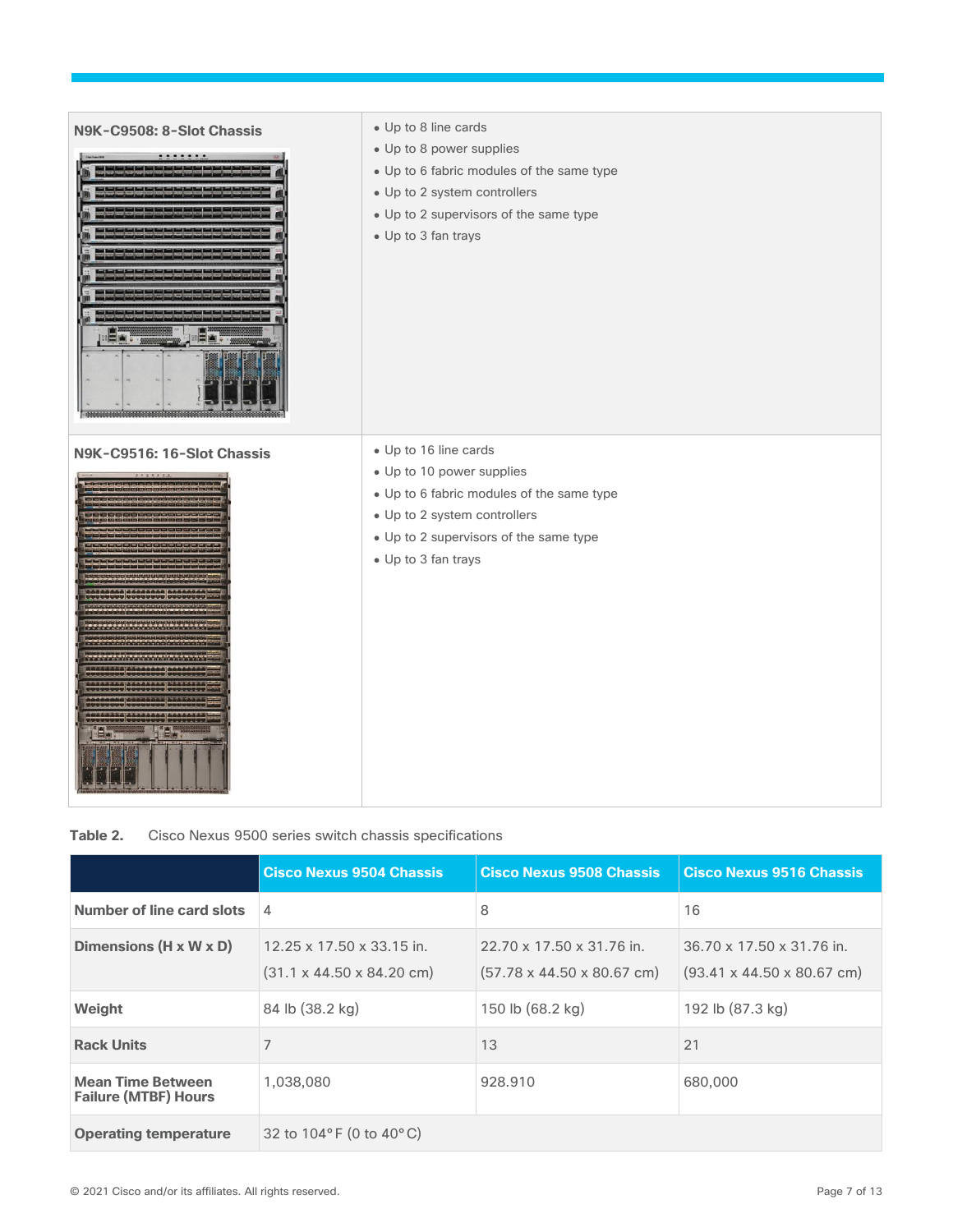|                              | <b>Cisco Nexus 9504 Chassis</b>                                                                                                                                                                                          | <b>Cisco Nexus 9508 Chassis</b> | <b>Cisco Nexus 9516 Chassis</b> |
|------------------------------|--------------------------------------------------------------------------------------------------------------------------------------------------------------------------------------------------------------------------|---------------------------------|---------------------------------|
| Nonoperating<br>temperature  | $-40$ to $158^{\circ}$ F ( $-40$ to $70^{\circ}$ C)                                                                                                                                                                      |                                 |                                 |
| <b>Humidity</b>              | 5 to 95% (noncondensing)                                                                                                                                                                                                 |                                 |                                 |
| <b>Altitude</b>              | 0 to 13,123 ft (0 to 4,000m)                                                                                                                                                                                             |                                 |                                 |
| <b>Regulatory compliance</b> | Products should comply with CE Markings according to directives 2004/108/EC and<br>2006/95/EC                                                                                                                            |                                 |                                 |
| <b>Safety</b>                | UL 60950-1 Second Edition<br>CAN/CSA-C22.2 No. 60950-1 Second Edition<br>EN 60950-1 Second Edition<br>IEC 60950-1 Second Edition<br>AS/NZS 60950-1<br>GB4943                                                             |                                 |                                 |
| <b>EMC: Emissions</b>        | 47CFR Part 15 (CFR 47) Class A<br>AS/NZS CISPR22 Class A<br>CISPR22 Class A<br><b>EN55022 Class A</b><br><b>ICES003 Class A</b><br><b>VCCI Class A</b><br>EN61000-3-2<br>EN61000-3-3<br>KN22 Class A<br>CNS13438 Class A |                                 |                                 |
| <b>EMC: Immunity</b>         | EN55024<br>CISPR24<br>EN300386<br>KN 61000-4 series                                                                                                                                                                      |                                 |                                 |
| <b>RoHS</b>                  | The product is RoHS-6 compliant with exceptions for leaded-ball grid-array (BGA) balls and<br>lead press-fit connectors.                                                                                                 |                                 |                                 |

## <span id="page-7-0"></span>Supervisor modules for the Cisco Nexus 9500 series

A pair of redundant supervisor modules manages all switch operations using a state-synchronized, activestandby model. The supervisor accepts an external clock and supports management through multiple ports two USB ports, a serial port, and a 10/100/1000-Mbps Ethernet port. All supervisors support Cisco ACI or NX-OS deployments. Redundant supervisors should be of the same type within a chassis.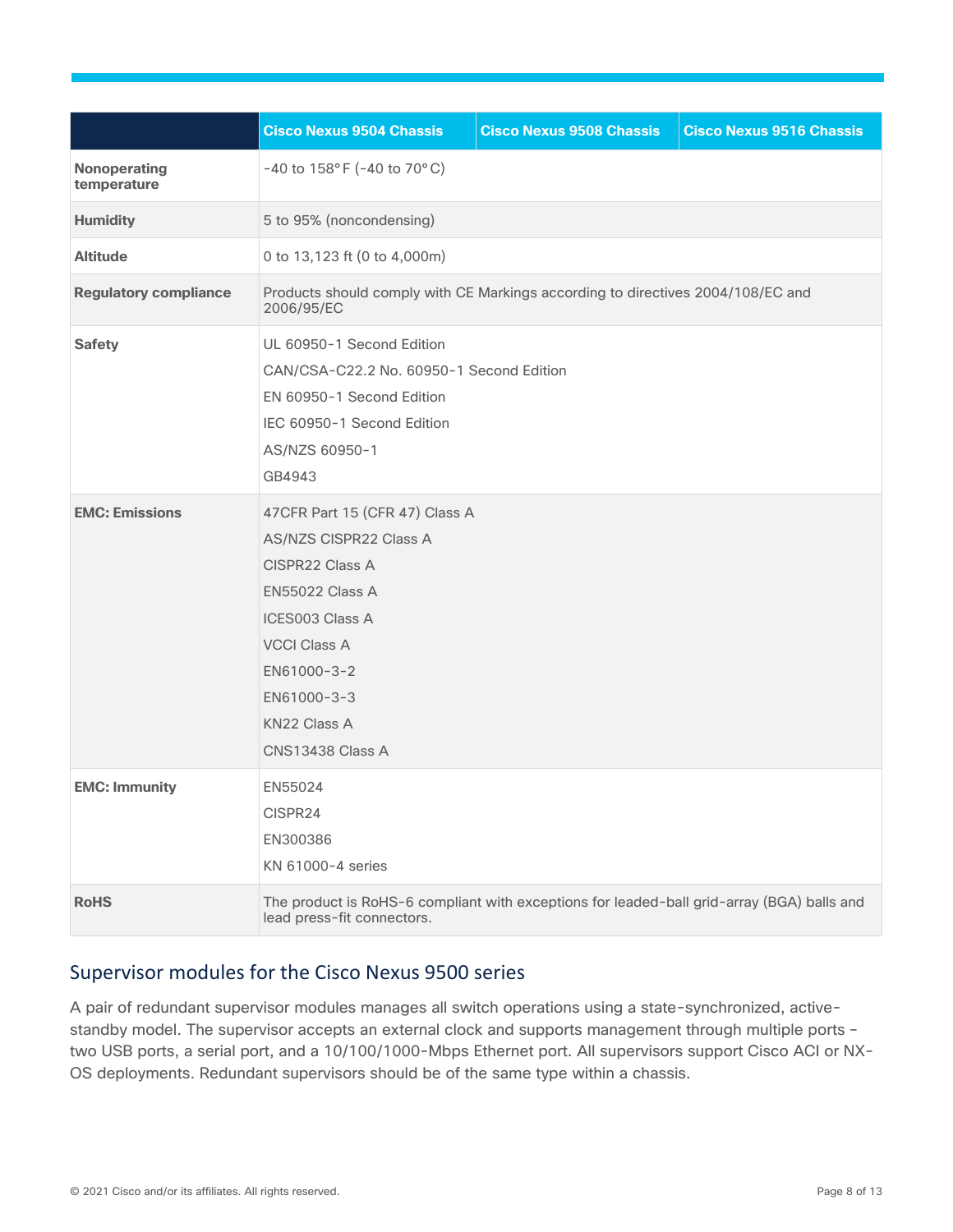|                      | <b>N9K-SUP-A</b>                    | N9K-SUP-A+                          | <b>N9K-SUP-B</b>                     | N9K-SUP-B+                      |
|----------------------|-------------------------------------|-------------------------------------|--------------------------------------|---------------------------------|
| <b>Processor</b>     | 4 core, 4 thread<br>$1.8$ GHz $x86$ | 4 core, 8 thread<br>$1.8$ GHz $x86$ | 6 core, 12 thread<br>$2.2$ GHz $x86$ | 6 core, 12 thread<br>1.9GHz X86 |
| <b>DRAM</b>          | 16GB                                | 16GB                                | 24GB                                 | 32GB                            |
| <b>SSD</b>           | 64GB                                | 64GB                                | 256GB                                | 256GB                           |
| Weight               | 4.84 lb (2.2 kg)                    | 5.2 lb (2.37 kg)                    | 6.00 lb (2.72 kg)                    | 5.3 lb (2.39 kg)                |
| <b>Typical power</b> | 69 W                                | 69 W                                | 75 W                                 | 75 W                            |
| <b>Maximum power</b> | 80 W                                | 80 W                                | 80 W                                 | 90 W                            |
| <b>MTBF</b> hours    | 312,070                             | 414,240                             | 292,110                              | 421,040                         |
| <b>Hot swappable</b> | <b>Yes</b>                          |                                     |                                      |                                 |
| <b>Airflow</b>       | Port-side intake                    |                                     |                                      |                                 |

**Table 3.** Cisco Nexus 9500 series supervisor modules specifications

## <span id="page-8-0"></span>System controller for the Cisco Nexus 9500 platform

A pair of redundant system controllers offloads chassis management functions from the supervisor modules. The controllers are responsible for managing the power supplies and fan trays; they are also the central point for the Gigabit Ethernet Out-of-Band Channel (EOBC) between the supervisors, fabric modules, and line cards.

| Table 4. |  |  | Cisco Nexus 9500 series system controller specifications |
|----------|--|--|----------------------------------------------------------|
|          |  |  |                                                          |

|                      | N9K-SC-A         |
|----------------------|------------------|
| Weight               | 1.91 lb (0.9 kg) |
| <b>Typical power</b> | 14 W             |
| <b>Maximum power</b> | 25 W             |
| <b>MTBF hours</b>    | 1,380,210        |
| <b>Hot swappable</b> | Yes              |
| <b>Airflow</b>       | Port-side intake |

## <span id="page-8-1"></span>Fabric module for the Cisco Nexus 9500 platform

Each Cisco Nexus 9500 Series Chassis supports up to six fabric modules, which plug in vertically at the back of the chassis behind the fan trays. The Cisco Nexus 9500 line card and fabric module data sheets provide additional information about the various fabric modules.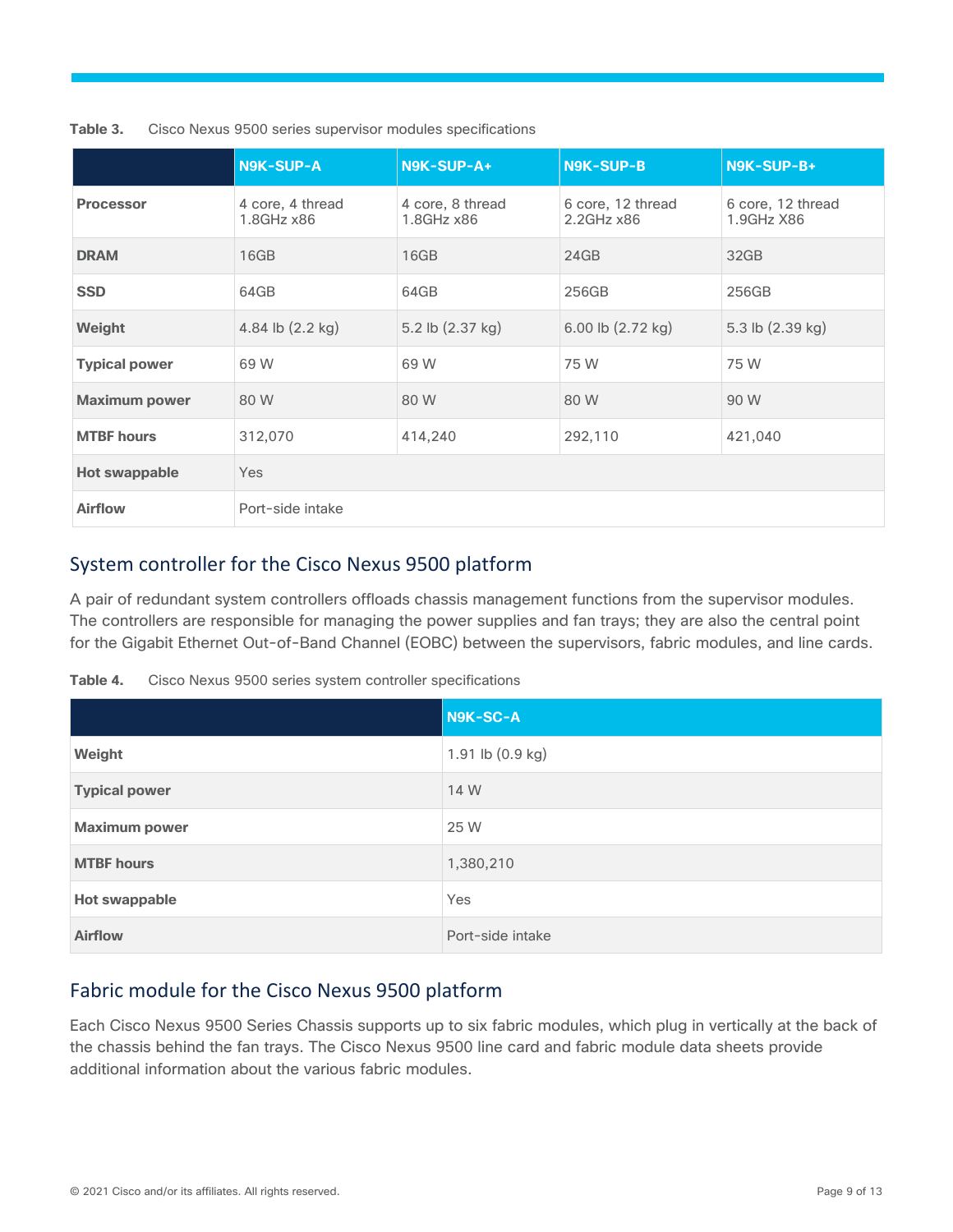## <span id="page-9-0"></span>Fan trays for the Cisco Nexus 9500 platform

The Cisco Nexus 9500 chassis supports two versions of hot-swappable fan trays that are compatible with specific fabric modules. Each fan tray covers two fabric module slots and enables front-to-back air-flow for the entire chassis. An appropriate fabric module blank card should be installed in all empty fabric module slots to ensure proper air-flow and cooling of the chassis.

|                                      | <b>N9K-C9504-FAN</b>                                               | <b>N9K-C9504-FAN2</b>        | <b>N9K-C9508-FAN</b>                                                                                  | <b>N9K-C9508-FAN2</b>        | <b>N9K-C9516-FAN</b>                                              |
|--------------------------------------|--------------------------------------------------------------------|------------------------------|-------------------------------------------------------------------------------------------------------|------------------------------|-------------------------------------------------------------------|
| <b>Fabric Module</b>                 | N9K-C9504-FM-F<br>N9K-C9504-FM-R<br>N9K-C9504-FM-S<br>N9K-C9504-FM | N9K-C9504-FM-G               | N9K-C9508-FM-<br>E <sub>2</sub><br>N9K-C9508-FM-E<br>N9K-C9508-FM-R<br>N9K-C9508-FM-S<br>N9K-C9508-FM | N9K-C9508-FM-G               | N9K-C9516-FM-<br>E <sub>2</sub><br>N9K-C9516-FM-E<br>N9K-C9504-FM |
| <b>Fabric Module</b><br><b>Blank</b> | N9K-C9504-FM-<br><b>CV</b>                                         | N9K-C9504-FAN-<br><b>PWR</b> | N9K-C9508-FM-<br><b>CV</b>                                                                            | N9K-C9508-FAN-<br><b>PWR</b> | N9K-C9516-FM-<br><b>CV</b>                                        |
| Weight                               | 5.76 lb (2.6 kg)                                                   | 8.2 lb (3.7 kg)              | $9.59$ lb $(4.4 \text{ kg})$                                                                          | 8.6 lb (3.9 kg)              | 11.50 lb (5.2 kg)                                                 |
| <b>Typical power</b>                 | 95 W                                                               | 306W                         | 176 W                                                                                                 | 450W                         | 330 W                                                             |
| <b>Maximum power</b>                 | 150 W                                                              | 600W                         | 250 W                                                                                                 | 900W                         | 451 W                                                             |
| Hot swappable                        | Yes                                                                |                              |                                                                                                       |                              |                                                                   |
| Airflow                              | Port-side intake                                                   |                              |                                                                                                       |                              |                                                                   |

| Table 5. |  | Fan tray specifications |
|----------|--|-------------------------|
|          |  |                         |

## <span id="page-9-1"></span>Cisco Nexus 9500 platform power supply

The Cisco Nexus 9500 platform supports hot-swappable, front-panel-accessible AC, DC, and universal high voltage AC/DC power supplies. The total power budget required for the mix and number of line cards and fabric modules installed in the chassis determines the ability to support power supply redundancy modes combined,  $n + 1$ ,  $n + n$ , or input-source redundancy.

The 3150W high voltage AC/DC power supply offers two power inputs each of which can provide up to 3150 W of output power. This unique capability offers more flexibility in provisioning power redundancy for the chassis.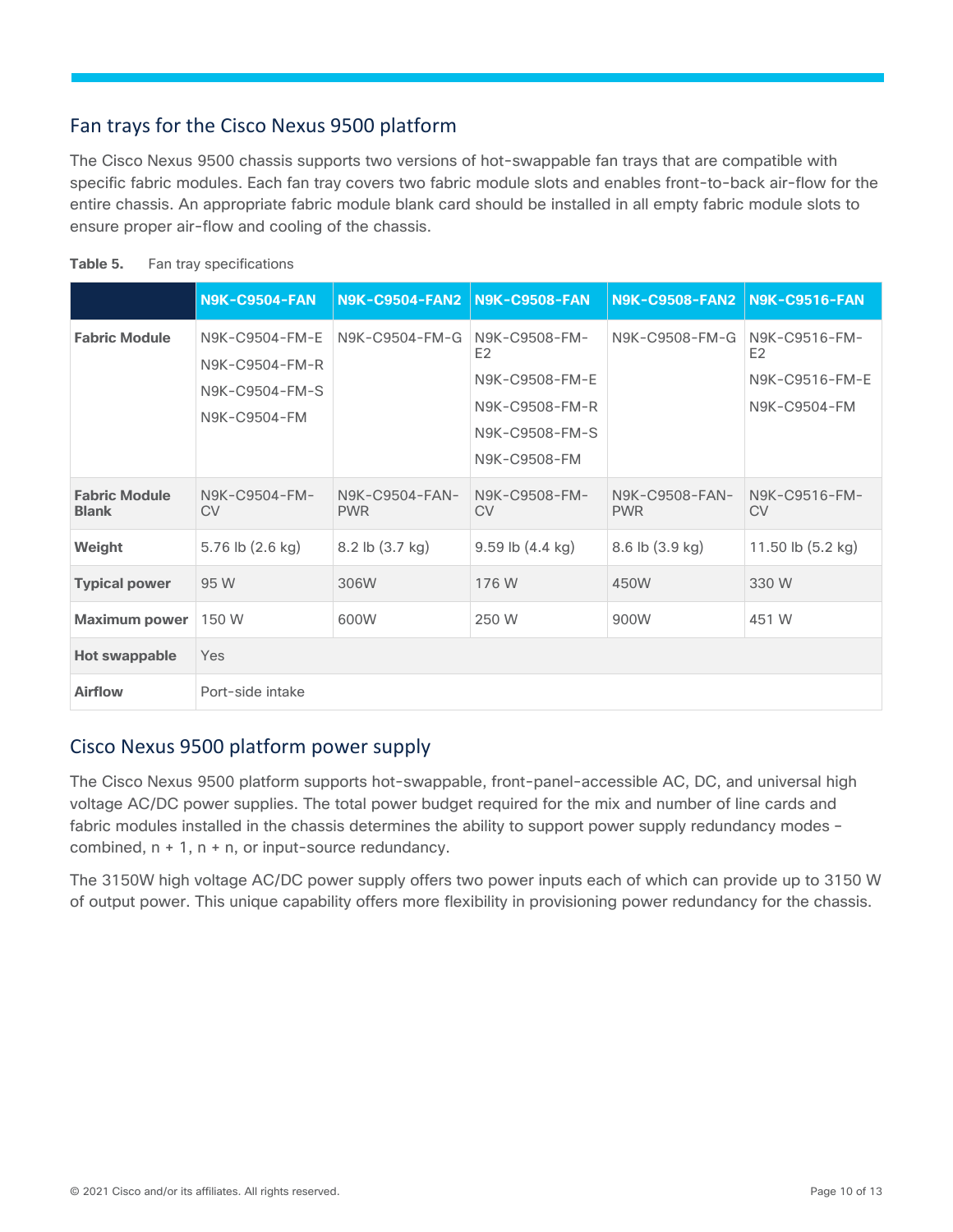#### Table 6. Power supply specifications

|                         | <b>Cisco Nexus 9500</b><br>3000W AC Power<br><b>Supply</b> | <b>Cisco Nexus 9500</b><br>3000W DC Power<br><b>Supply</b>         | <b>Cisco Nexus 9500</b><br>3000W HV AC/DC<br><b>Power Supply</b>                 | <b>Cisco Nexus 9500</b><br>3150W HV AC/DC<br><b>Power Supply</b>                 |
|-------------------------|------------------------------------------------------------|--------------------------------------------------------------------|----------------------------------------------------------------------------------|----------------------------------------------------------------------------------|
| <b>Output power</b>     | 3000 W                                                     | 3000 W                                                             | 3000 W                                                                           | 3150 W                                                                           |
| Input voltage           | AC: 200V to 240V                                           | DC: -48V to -60V<br>(nominal)<br>$-40V$ to $-72V$<br>$(min - max)$ | AC: 200V to 277V<br>DC: 240V to 380V<br>(nominal)<br>192V to 400V (min -<br>max) | AC: 200V to 277V<br>DC: 240V to 380V<br>(nominal)<br>192V to 400V (min -<br>max) |
| <b>Number of inputs</b> | 1                                                          | 2 (1500 W output per<br>input)                                     | $\mathbf{1}$                                                                     | 2 (3150 W output per<br>input)                                                   |
| <b>Frequency</b>        | 50 to 60 Hz                                                | N/A                                                                | AC: 47 to 63 Hz<br>DC: N/A                                                       | AC: 47 to 63 Hz<br>DC: N/A                                                       |
| <b>Efficiency</b>       | 80PLUS Platinum                                            | 80PLUS Platinum<br>Equivalent                                      | 80PLUS Platinum (AC)<br>80PLUS Platinum<br>Equivalent (DC)                       | 80PLUS Titanium (AC)<br>80PLUS Titanium<br>Equivalent (DC)                       |
| Weight                  | 6.2 lb $(2.8 \text{ kg})$                                  | 6.4 lb $(2.9 \text{ kg})$                                          | 5.9 lb (2. 7 kg)                                                                 | $9.9$ lb $(4.5$ kg)                                                              |
| <b>MTBF</b> hours       | 868,870                                                    | 1,761,580                                                          | 965,700                                                                          | 838,900                                                                          |
| <b>Hot swappable</b>    | Yes                                                        |                                                                    |                                                                                  |                                                                                  |
| Airflow                 | Yes                                                        |                                                                    |                                                                                  |                                                                                  |

#### Table 7. Ordering information

| <b>Part number</b>   | <b>Product description</b>                                  |
|----------------------|-------------------------------------------------------------|
| <b>Hardware</b>      |                                                             |
| $N9K-C9504 (=)$      | Cisco Nexus 9504 Chassis with 4 line card slots             |
| $N9K - C9508(=)$     | Cisco Nexus 9508 Chassis with 8 line card slots             |
| $N9K-C9516(=)$       | Cisco Nexus 9516 Chassis with 16 line card slots            |
| $NSK-SUP-A+ (=)$     | Cisco Nexus 9500 4-Core/8-Thread Supervisor                 |
| $NSK-SUP-B+ (=)$     | Cisco Nexus 9500 6-Core/12-Thread Supervisor                |
| $NSK-SUP-A(=)$       | Cisco Nexus 9500 4-Core/4-Thread Supervisor                 |
| $NSK-SUP-B(=)$       | Cisco Nexus 9500 6-Core/12-Thread Supervisor                |
| $N9K-SC-A(=)$        | Cisco Nexus 9500 System Controller                          |
| $N9K-PAC-3000W-B(=)$ | Cisco Nexus 9500 3000W 200V to 240V AC PS, Port-Side Intake |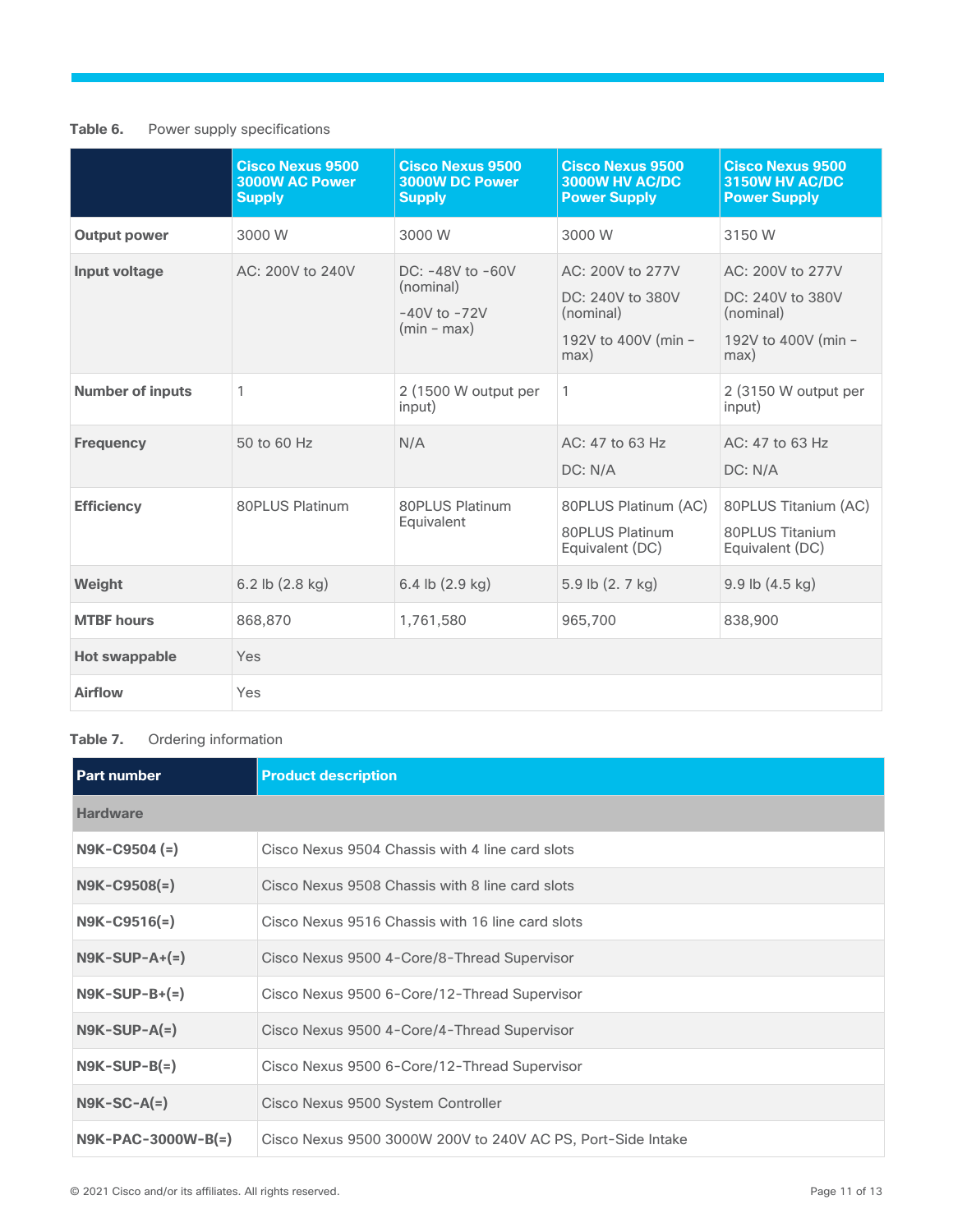| <b>Part number</b>     | <b>Product description</b>                                                                                     |
|------------------------|----------------------------------------------------------------------------------------------------------------|
| $N9K-PDC-3000W-B(=)$   | Cisco Nexus 9500 3000W -48V-60V DC PS, Port-Side Intake                                                        |
| $N9K-PUV-3000W-B(=)$   | Cisco Nexus 9500 3000W 200V to 277V AC or 240V to 380V DC Universal high voltage<br>AC/DC PS, Port-Side Intake |
| N9K-PUV2-3000W-B(=)    | Cisco Nexus 9500 3150W 200V to 277V AC or 240V to 380V DC Universal high voltage<br>AC/DC PS, Port-Side Intake |
| $N9K-C9504-FAN(=)$     | Fan Tray for Cisco Nexus 9504 Chassis                                                                          |
| N9K-C9504-FAN2(=)      | Nexus 9500 4-slot chassis 400G cloud scale fan tray (Generation 2)                                             |
| $N9K-C9504-FAN-PWR(=)$ | Nexus 9500 4-slot chassis 400G cloud scale fan tray power connector                                            |
| $N9K-C9508-FAN(=)$     | Fan Tray for Cisco Nexus 9508 Chassis                                                                          |
| $N9K-C9508-FAN2(=)$    | Nexus 9500 8-slot chassis 400G cloud scale fan tray (Generation 2)                                             |
|                        | N9K-C9508-FAN-PWR(=) Nexus 9500 8-slot chassis 400G cloud scale fan tray power connector                       |
| N9K-C9516-FAN(=)       | Fan Tray for Cisco Nexus 9516 Chassis                                                                          |
| <b>Accessories</b>     |                                                                                                                |
| <b>N9K-C9500-RMK=</b>  | Cisco Nexus 9500 Rack Mount Kit for Nexus 9508 and Nexus 9516 chassis                                          |
| <b>N9K-C9504-RMK=</b>  | Cisco Nexus 9500 Rack Mount Kit for Nexus 9504                                                                 |
| N9K-C9500-ACK=         | Cisco Nexus 9500 Accessory Kit                                                                                 |

#### **Note**

All part numbers with "=" sign refer to Spare part numbers for ordering.

## <span id="page-11-0"></span>Warranty

The Cisco Nexus 9500 platform has a 1-year limited hardware warranty. The warranty includes hardware replacement with a 10-day turnaround from receipt of a Return Materials Authorization (RMA).

## <span id="page-11-1"></span>Cisco environmental sustainability

Information about Cisco's environmental sustainability policies and initiatives for our products, solutions, operations, and extended operations or supply chain is provided in the "Environment Sustainability" section of Cisco's [Corporate Social Responsibility](https://www-1.compliance2product.com/c2p/getAttachment.do?code=YM6Y0yThdO6Wj1FxxYPYfUG2dtFkTeFWGpzLRO8tcURFEifUCRV403Tq2ZMWP6Ai) (CSR) Report.

Reference links to information about key environmental sustainability topics (mentioned in the "Environment Sustainability" section of the CSR Report) are provided in the following table: